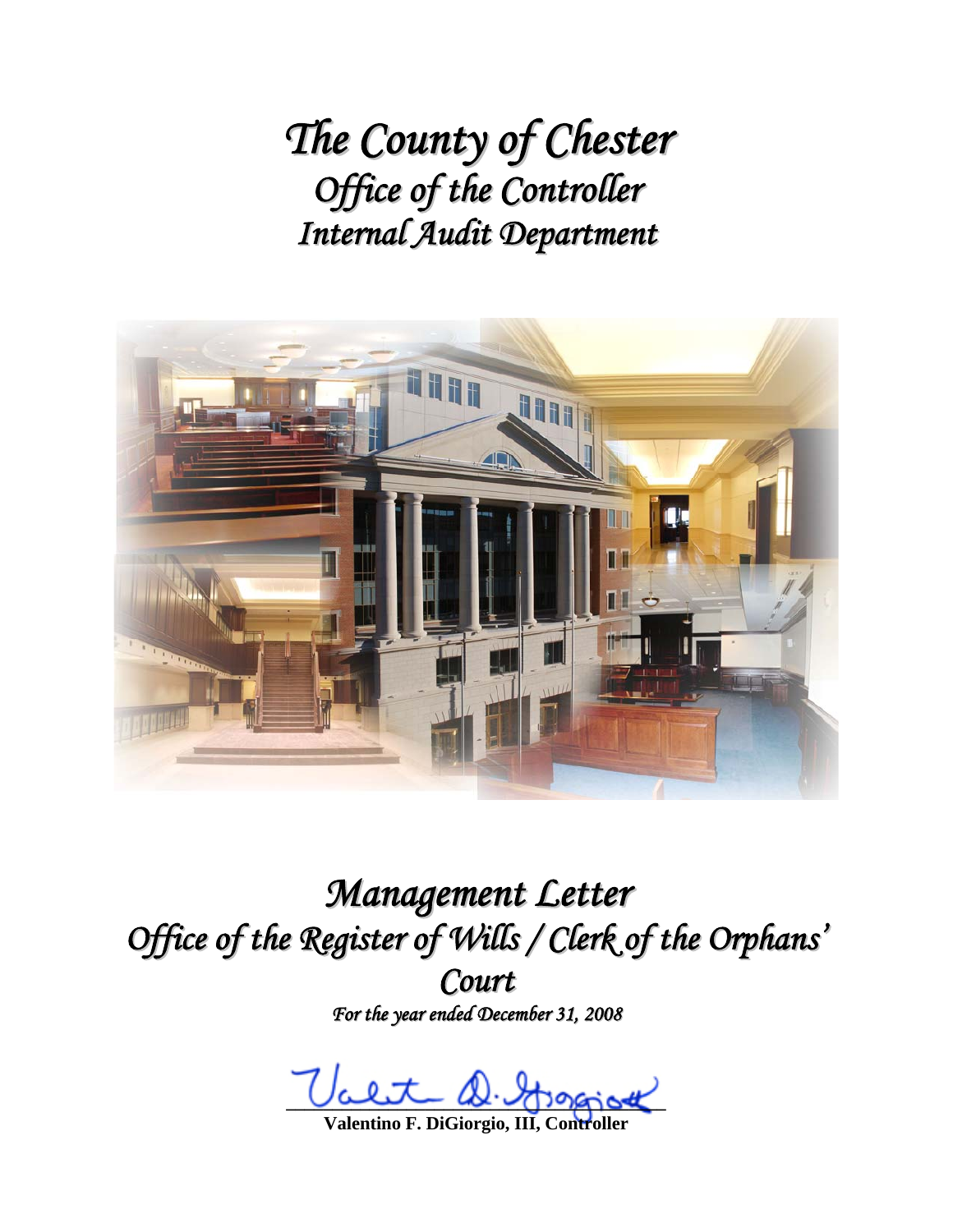#### **To: Paula Gowen, Register of Wills/Clerk of the Orphans' Court**

#### *Introduction*

On May 28, 2009, Internal Audit completed an audit of the *Office of the Register of Wills/Clerk of the Orphans' Court (Register).* Carissa M. Petrelia was the auditor-in-charge. Internal Audit is required by the Pennsylvania County Code to review county offices annually to ensure compliance with policies and procedures and to assess their overall internal control structure. The scope of our audit included a review of the following:

- Cash and Petty Cash
- Court Ordered Escrow Accounts
- $\blacksquare$  Liabilities
- Cash Receipts
- **Manual Receipts**
- Inheritance Tax Receipts
- Cash Disbursements
- Voided Transactions.

We conducted our audit in accordance with generally accepted auditing standards and standards applicable to financial audits contained in *Government Auditing Standards* published by the Comptroller of the United States. We have also issued our Independent Auditor's Report on Compliance and Internal Control over Financial Reporting concurrent with this Management Letter. Disclosures and other information in that Report (also dated May 28, 2009) should be considered in conjunction with this Management Letter.

#### *Executive Summary*

The management and staff of the *Register* are in all material respects, in compliance with policies and procedures imposed by the County of Chester and by the *Register*. A minor finding involving internal control is included within this Management Letter.

We would like to thank the management and staff of the *Register* for their cooperation and assistance during the course of this audit. We have provided herein a copy of our "Audit Findings" and "Recommendations" for your review and comment.

Please feel free to contact our office at (610) 344-6064 should you have any questions or concerns.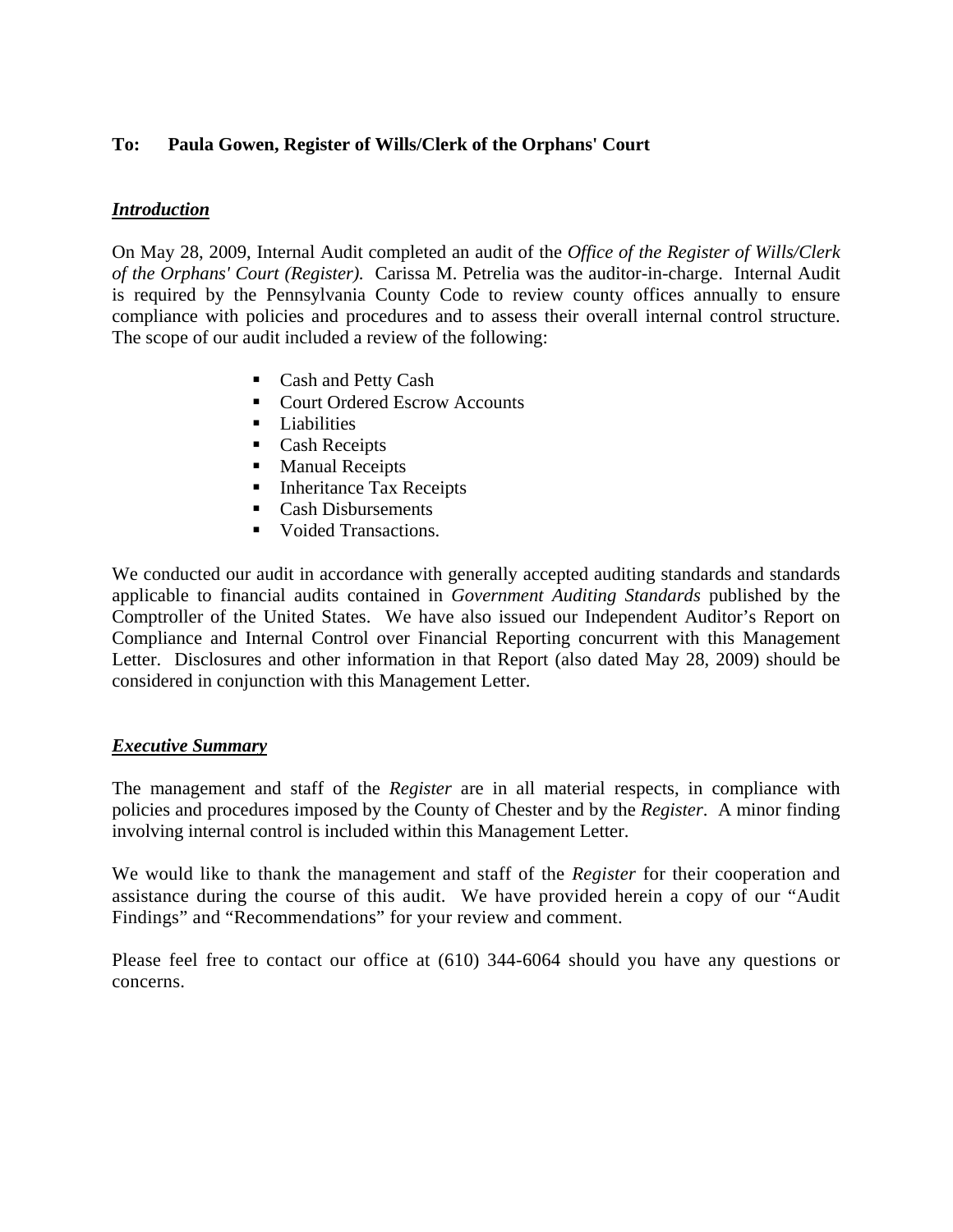#### **COUNTY OF CHESTER**

# **OFFICE OF THE REGISTER OF WILLS/CLERK OF THE ORPHANS' COURT FINDINGS AND RECOMMENDATIONS**

#### **FOR THE YEAR ENDED DECEMBER 31, 2008**

### **I. INTERNAL CONTROL FINDINGS AND RECOMMENDATIONS**

#### RECORDING/RECORDKEEPING

#### Finding 1: Cash Disbursements

Internal Audit noted that the date information on a check and its corresponding check stub did not match. As a result the check did not match the supporting documentation.

#### Recommendation

Internal Audit recommends that management and staff take greater care to ensure that information on checks and their corresponding stub agree and properly reflect supporting documentation.

#### *Auditee Response*

*Management and the Account Clerk have examined the current financial procedures for processing and preparing checks. We believe that the error was human oversight due to a failure to notice that the month on the manual check did not match the month on the supporting documentation or the check stub. The main focus was on verifying that the amount, the payee and the payment amount matched the invoice. These entries were correct as verified. In the future, all entries on the checks will be more carefully checked and verified with the same degree of attention.*